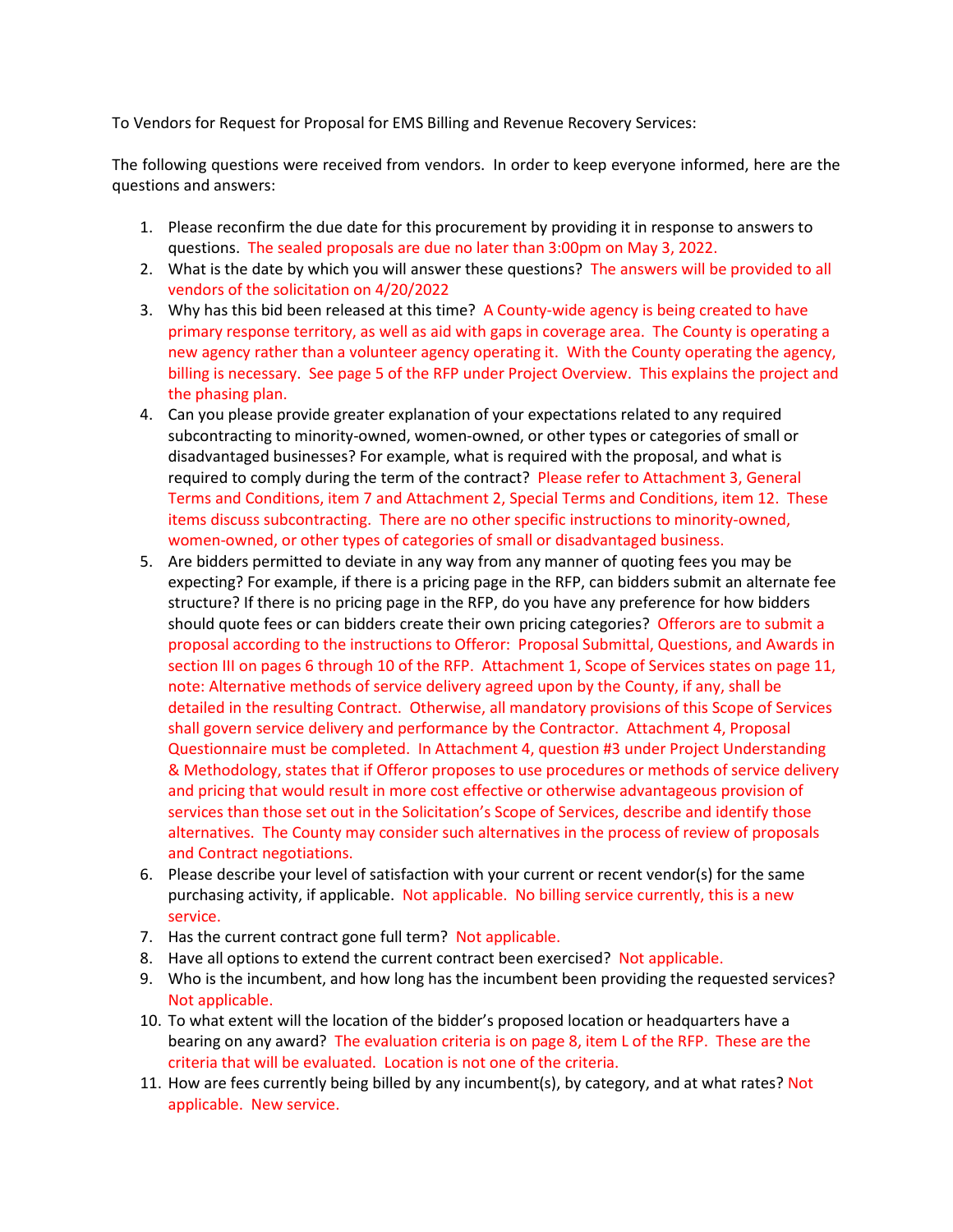- 12. What estimated or actual dollars were paid last year, last month, or last quarter to any incumbent(s)? Not applicable.
- 13. To how many vendors are you seeking to award a contract? The County is looking to award to one vendor.
- 14. What is the total dollar value of accounts available for placement now by category, including any backlog? Not applicable.
- 15. What is the total number of accounts available for placement now by category, including any backlog? Not applicable.
- 16. What is the average balance of accounts by category? Not applicable.
- 17. What billing servicer do you utilize? Not applicable.
- 18. Have all cases been fully adjudicated by the time of placement? Not applicable.
- 19. If applicable, will accounts held by any incumbent(s) or any backlog be moved to any new vendor(s) as a one-time placement at contract start up? Not applicable, new service.
- 20. What is your case management/accounting software system of record? Not applicable.
- 21. Who is your electronic payment/credit card processing vendor? Not applicable.
- 22. What process should a vendor follow, or which individual(s) should a vendor contact, to discuss budget-neutral services outside of the scope of this procurement, but related to it, designed to recover more debt prior to outside placement and lower collection costs? For procurement related questions, the vendor should contact the Director of Budget & Finance, Tammy Sturgill.
- 23. How do your current processes and/or vendor relationship(s) systematically determine if the death of a responsible party has occurred? Not applicable. New service.
- 24. How do your current processes and/or vendor relationship(s) handle the death of a responsible party? Not applicable, new service.
- 25. Do you have a designated process or policies around deceased accounts today, and what is envisioned in the future? No current policies in place. Policies will be established once vendor is under contract.
- 26. Do you currently search and file probated estate claims? Have you considered an automated tool to identify and file probated estate claims? Not applicable. New service.
- 27. What were your annual gross charges last year or for the last 12 months? Not applicable
- 28. What were your annual total adjustments for last year or for the last 12 months? Not applicable.
- 29. What were your annual contractual allowance write offs for last year or for the last 12 months? Not applicable.
- 30. What were your annual gross collections last year or for the last 12 months? Not applicable.
- 31. What were your annual billable transports last year or for the last 12 months? Not applicable.
- 32. What are your per-mile ground transport charges? Not applicable.
- 33. What are your advanced life support charges? Not applicable.
- 34. What are your advanced life support emergency level 1 charges? Not applicable
- 35. What are your advanced life support emergency level 2 charges? Not applicable
- 36. What are your basic life support charges? Not applicable.
- 37. What are your basic life support emergency charges? Not applicable.
- 38. What are your specialty care transport charges? Not applicable.
- 39. What are your treatment without transport charges? Not applicable.
- 40. What is your average per-trip charge? Not applicable.
- 41. When were the last changes to your transport rates, and are you considering raising any of the rates currently charged? Not applicable.
- 42. Are there any other charges you assess not otherwise covered by our questions? Not applicable.
- 43. What percentage of your patients are residents versus non-residents, and do you charge the two groups differently? Not applicable.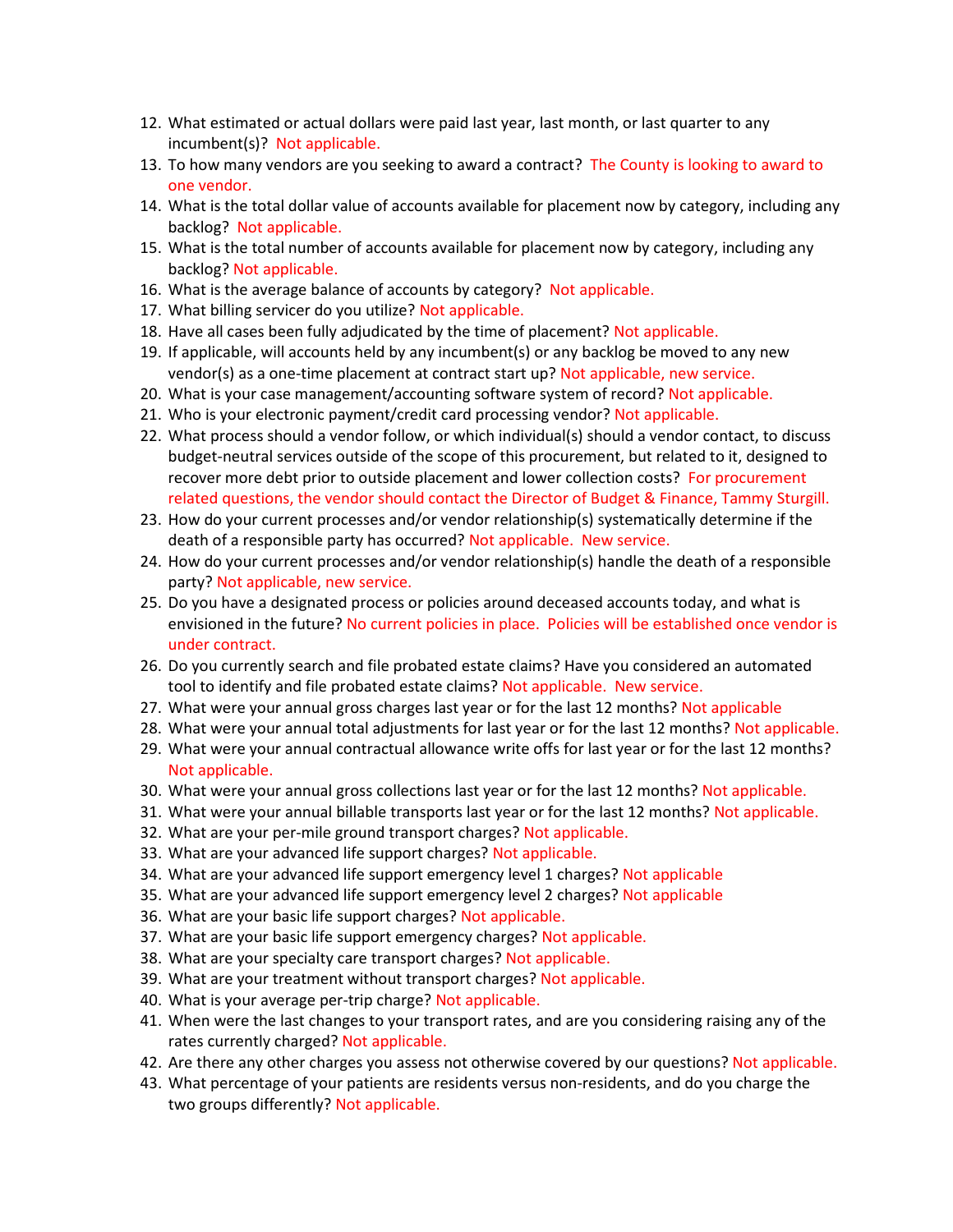- 44. Do you operate any shared services agreements with any other municipal or county governments in the region and, if so, with whom? No
- 45. What were your transports per year for life support for last year or for the last 12 months? Not applicable.
- 46. What were your transports per year for advanced life support emergency level 1 for last year or for the last 12 months? Not applicable.
- 47. What were your transports per year for advanced life support emergency level 2 for last year or for the last 12 months? Not applicable.
- 48. What were your transports per year for basic life support for last year or for the last 12 months? Not applicable.
- 49. What were your transports per year for basic life support emergency for last year or for the last 12 months? Not applicable.
- 50. What were your transports per year for specialty care transport for last year or for the last 12 months? Not applicable.
- 51. What were your transports per year for treatment without transport for last year or for the last 12 months? Not applicable.
- 52. What is your payer mix expressed as percentages of 100% billed? Not applicable.
- 53. What is your payer remit mix expressed as percentages of 100% of what you typically receive? Not applicable.
- 54. How many total transport vehicles do you now operate? Currently 1, new service.
- 55. What is your average loaded miles per trip? Not applicable.
- 56. What is your average revenue per call? Not applicable.
- 57. Do you have a lockbox provider and, if so, which provider? No.
- 58. If you have a lockbox provider, will that provider remain in place as a result of this procurement? Not applicable.
- 59. Do you have an EPCR provider and, if so, which provider? ESO
- 60. Do you have a collection agency provider and, if so, which provider? No.
- 61. Which local hospitals or care facilities typically receive most of your patients? Johnston Memorial Hospital, Bristol Regional Medical Center
- 62. Please let us know whether you have received this email, and when and how answers will be provided. We received your email. The questions from all vendors and answers from County staff will be provided to all vendors of the solicitation electronically and posted on County website and eVA (State) website.
- 63. Please provide the estimated number of ambulance transports for each Phase in the County's Phasing Plan on Page 6 of the RFP. First year would be approximately 100-150 at the current plan. Early acquisition of another agency would bump it up by approximately 300 calls. Unable to provide further details, as it will depend on the acquisition of the agencies at the time to provide accurate projections.
- 64. Please provide the estimated number of ambulances in service for each Phase in the County's Phasing Plan on Page 6 of the RFP. This varies due to manpower. Currently there are 7 to cover the entire county if they are staffed.
- 65. What is the estimated start date for ambulance service? June 1st
- 66. Does the service plan on utilizing the State ESO ePCR system? Yes
- 67. Could you please provide some clarification in the Project overview on page 5 of RFP?
	- a. Is the goal of this service to have primary response for the entire County, or have its own primary response area within the County? Initially, primary response for a portion of the County.